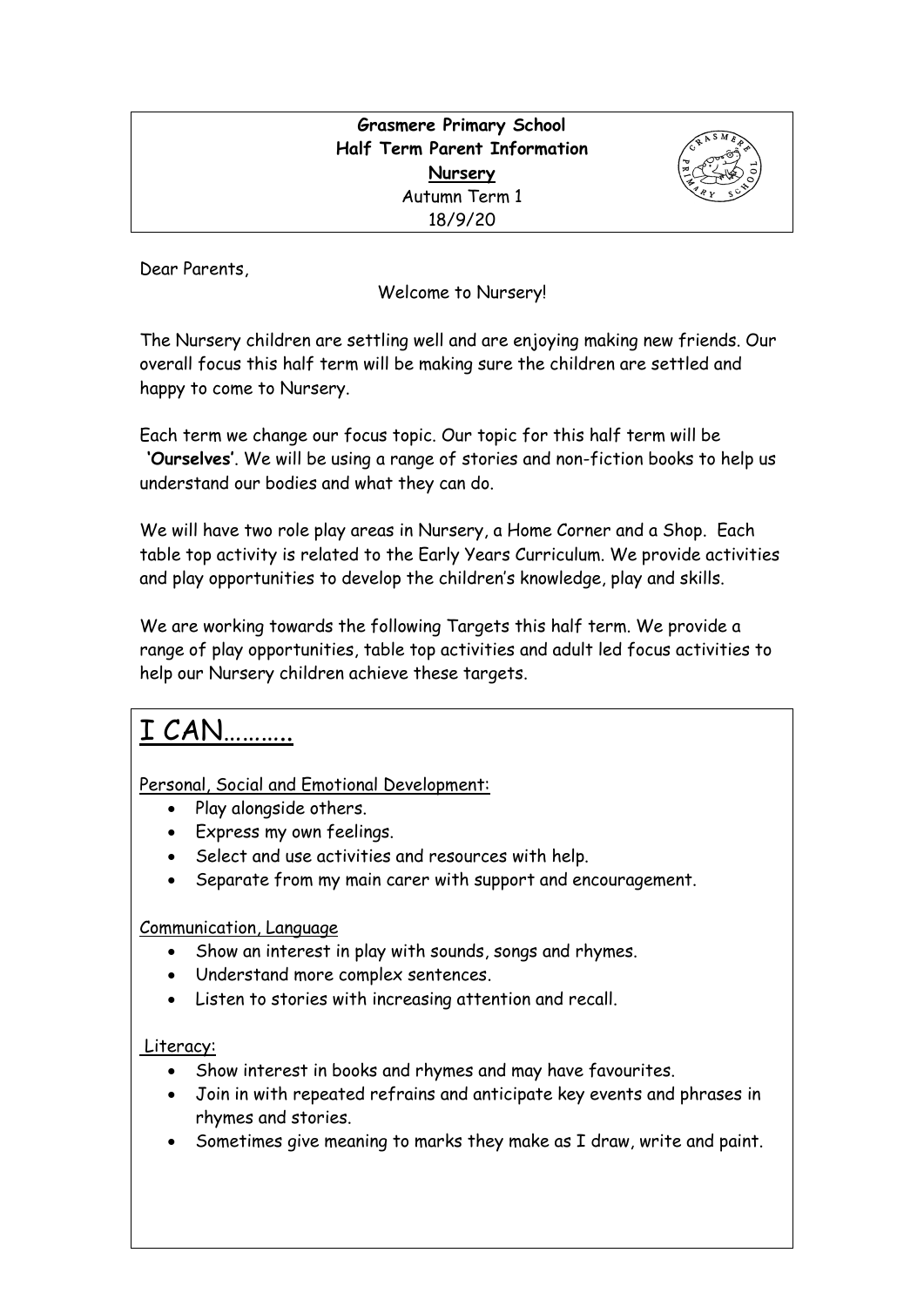#### Maths:

- Recite some number names in sequence.
- Sometimes successfully fit shapes into spaces on inset boards or jigsaw puzzles.

## Understanding the World:

- Explore construction materials by linking together different ways.
- Play with small world models.
- Comment and ask questions about aspects of my familiar world.

## Expressive Arts and Design:

- Move to music, listen to or join in with rhymes and songs.
- Sing favourite songs.
- Explore colours and how colours can be changed.

## Physical Education:

- Hold a cup with both hands and drink without spilling.
- Climb confidently.
- Go to the toilet most of the time by myself.
- Wash and dry my hands.

Staff: Nursery Teacher: Sharon

 Nursery officer: Selvi PPA Cover: Barley (Tuesday Mornings ) SpanishTeacher : Lorena MusicTeacher : Lisa Reception Teacher: Lena Reception TA: Nadine Reception LSA: Anjum

Nursery/ Reception Bubble We work closely with the Reception Class and each day we open up the rooms and outside area for all children to "Freeflow". Barley will be in Nursery each Tuesday, providing a focus activity relating to our topic. During this time, I am doing my Planning, Preparation and Assessment time. I will be out of Nursery planning and assessing the children's progress and updating their Learning Journey Books. The Nursery class will be taught by Barley, who is experienced in working in Early Years and teaches throughout the school.

Clothing and footwear: The children enjoy getting messy, jumping in puddles and crawling around on the floor! We would encourage them to wear comfortable, appropriate clothing and footwear and not their best clothes.